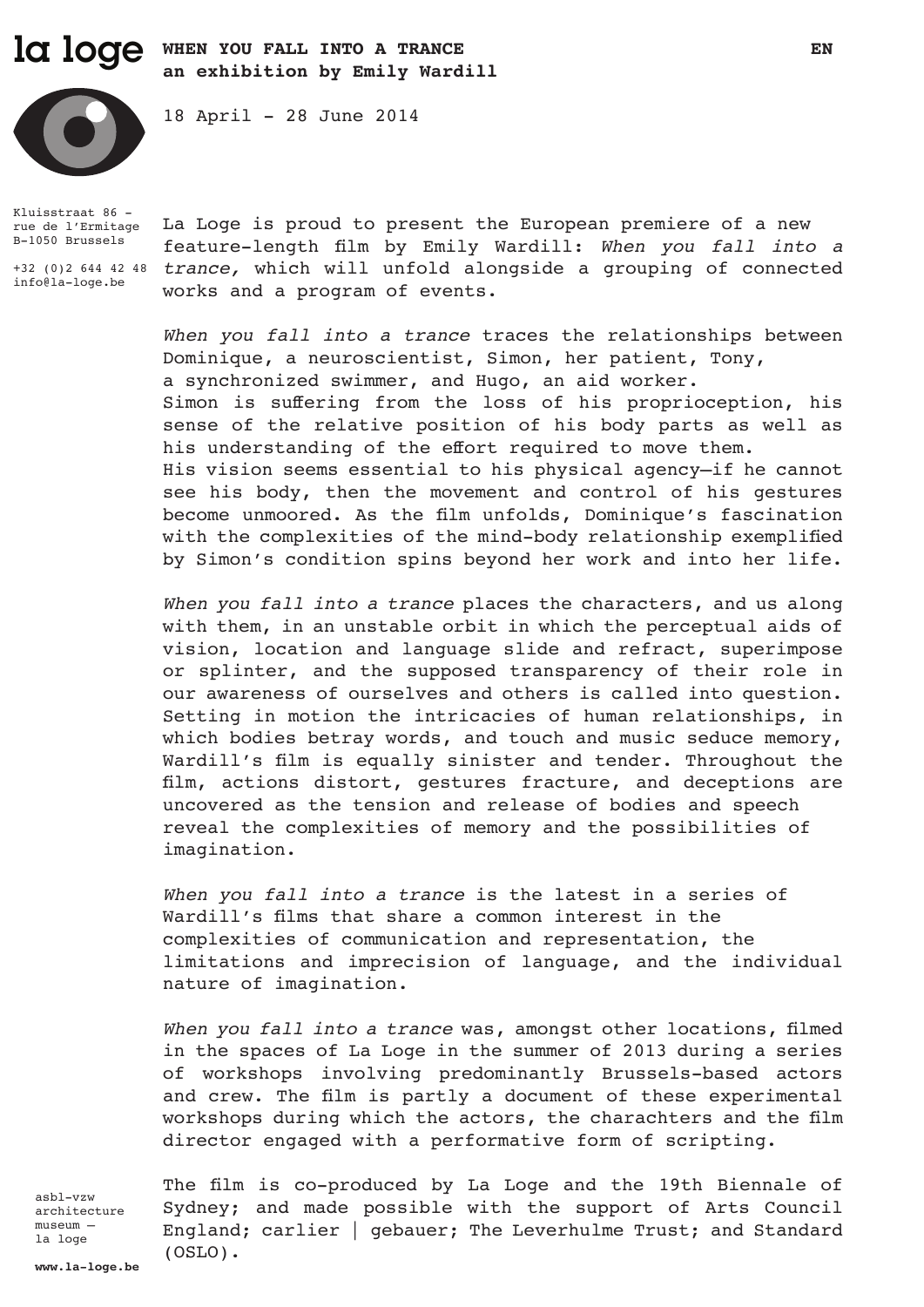#### **Works in the exhibition**

### **Ground floor**

*When you fall into a trance*, 2014 video 72 min., colour, sound

### **Basement**

*Teddy*, 2014 (Empty your mind) black savanna wood, marbled cotton 79 x 53 x 3 cm (wood), 149 x 86 (fabric)

*Cruise*, 2014 (Empty your mind) black savanna wood, marbled cotton 31 x 55 x 3 cm (wood), 66 x 102 (fabric)

*Pool without water*, 2014 (Empty your mind) black savanna wood, marbled cotton 57 x 55 x 3 cm (wood), 103 x 136 (fabric)

#### **About the artist**

Since graduating from Central Saint Martins in London in 2000, **Emily Wardill** (b. 1977 in England) has exhibited widely around the world, including her solo exhibitions at the X rummet, Statesns Museum for Kunst , Copenhagen (2012); Badischer Kunstverein, Karlsruhe (2012); de Appel arts centre, Amsterdam (2012); and Institute of Contemporary Arts, London (2007–2008). She participated in the 54th Venice Biennale (2011) and in group exhibitions at Hayward Gallery, London; Witte de With, Rotterdam; Museum Moderner Kunst Stiftung Ludwig (Mumok), Wien; and the Museum of Contemporary Art, Miami. In 2010, Wardill was the recipient of the prestigious Jarman Award.

#### **Actors in the film**

**Sébastian Badarau** (b. 1981 in Romania, lives in Brussels) **Zoe Hart** (b. 2000 in the UK, lives in Rugby) **Oscar Hope** (b. 1999 in Belgium, lives in Brussels) **Nathalie Mellinger** (b. 1976 in France, lives in Brussels) Peter Ninane (b. 1977 in Belgium, lives in Brussels) **Charlotte Powers** (b. 2000 in the UK, lives in Rugby) **Mikaël Sladden** (b. 1981 in Belgium, lives in Brussels) **Carly Wijs** (b. 1966 in the Netherlands, lives in Brussels)

#### **Associate Curator**

The whole exhibition project has been developed and curated in close collaboration with **Anna Manubens**(b. 1982 in Spain, lives in Barcelona and Brussels)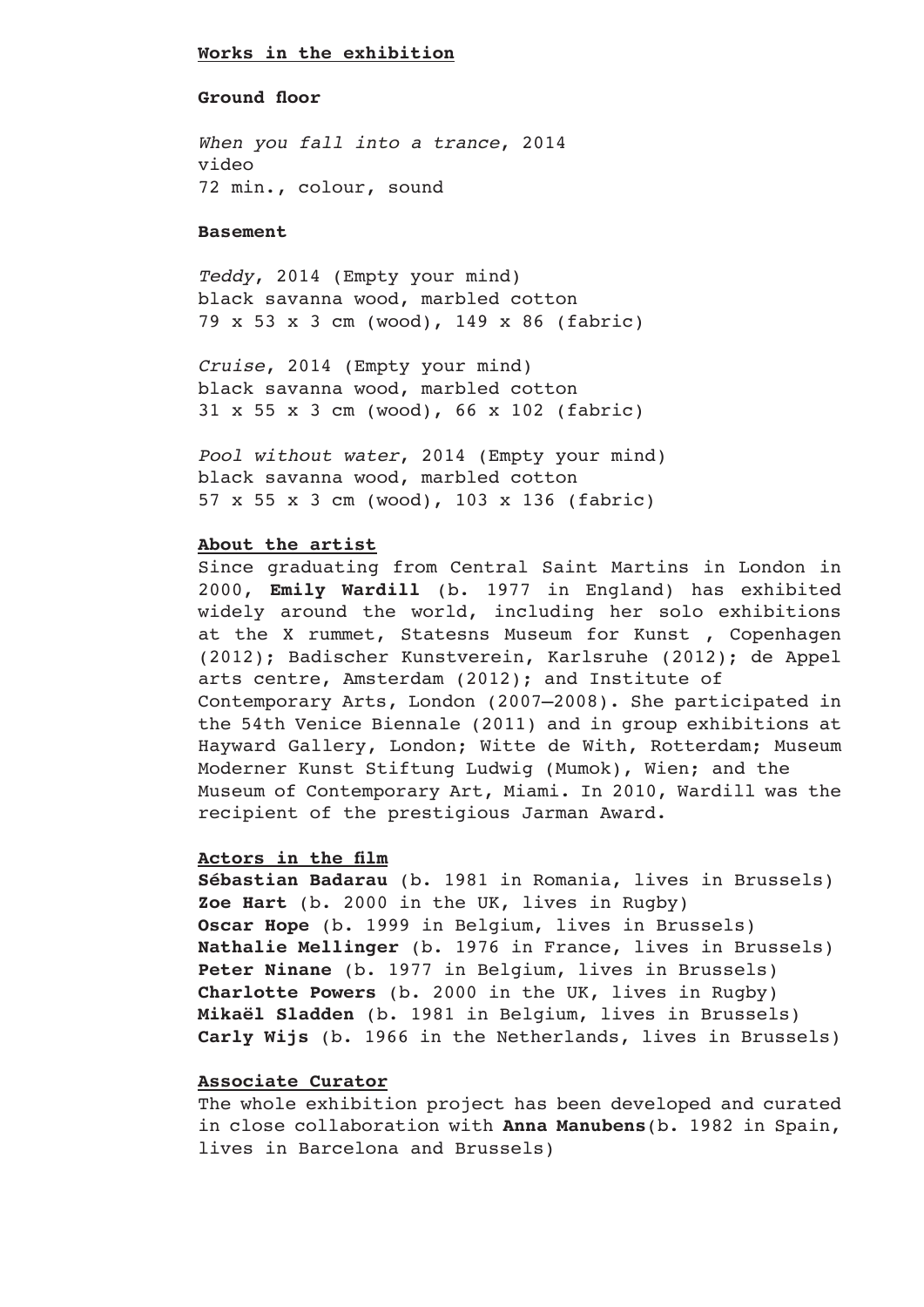#### **Program of events**

# Thursday 5 June, 7.30 pm **Lecture by Israel Rosenfield** *'Emily Wardill's When you fall into a trance and other neurological tales of memories lost and found'*

The lecture will discuss how neurological problems give deep clues about the nature of memory, perception and movement. Among the neurological problems that will be discussed is the transformation of memory in patients with 'alien' limbs, in patients who fail recognize intimate friends and family (Capgras Syndrome) and in patients who lose of the ability to control their bodily movements (loss of proprioception).

**Israel Rosenfield** received his MD from New York University School of Medicine and his PhD from Princeton. He teaches at the City University of New York. His books, translated into a number of languages, include The Invention of Memory: A New View of the Brain; The Strange, Familiar and Forgotten: An Anatomy of Consciousness; the satirical novel Freud's 'Megalomania', a New York Times notable book of the year (2000), and DNA: The Molecule that Shook the World. He has been a Guggenheim Fellow and is a long-time contributor to The New York Review of Books. He has written essays and satirical pieces for the exhibition catalogues of Olafur Eliasson, Gloria Friedman, Anna Gaskell, Douglas Gordon, Pierre Huyghe, Philippe Parreno, A.R.Penck, Anri Sala, Charles Dumeaux and Emilie Benoist (and other artists). He has participated in Bridge the Gap (Japan) and The Experiment Marathon (London and Reykjavik) and the Villa Gillet's Walls and Bridges (in Lyon and New York).

# Sunday 29 June, 3 pm - 7.30 pm **Finissage 'When you fall into a trance'**

# **Emily Wardill: films & influences**

La Loge and Courtisane festival join forces for a one-day program focusing on the work of artist and filmmaker Emily Wardill. The program is composed of films made and chosen by the artist in collaboration with Courtisane. The afternoon includes a lecture by curator Anna Manubens and concludes with a roundtable discussion between artist Manon de Boer, Anna Manubens and Emily Wardill.

### **program:**

 $15:00 - 16:12$ screening: *Game keepers without game*, 2009 by E. Wardill video projection with 5.1. sound, 72 min.  $16: 30 - 16:45$ break  $16:45 - 17:15$ *lecture by Anna Manubens*